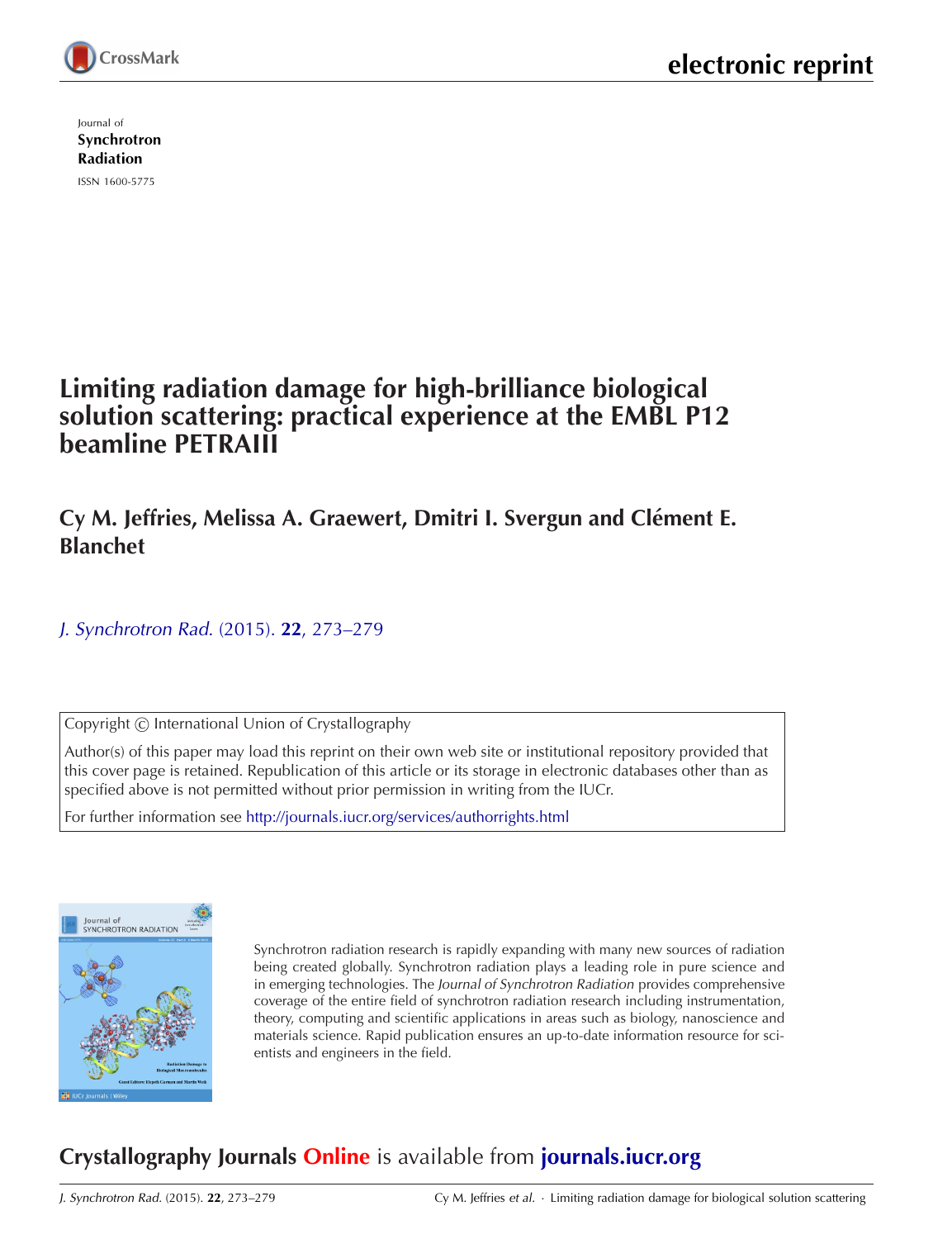Journal of Synchrotron Radiation

ISSN 1600-5775

Received 30 August 2014 Accepted 8 January 2015

# Limiting radiation damage for high-brilliance biological solution scattering: practical experience at the EMBL P12 beamline PETRAIII

Cy M. Jeffries, Melissa A. Graewert, Dmitri I. Svergun and Clément E. Blanchet\*

European Molecular Biology Laboratory Hamburg Outstation, c/o Deutsches Elektronen-Synchrotron, Notkestrasse 85, Hamburg 22603, Germany. \*E-mail: clement.blanchet@embl-hamburg.de

Radiation damage is the general curse of structural biologists who use synchrotron small-angle X-ray scattering (SAXS) to investigate biological macromolecules in solution. The EMBL-P12 biological SAXS beamline located at the PETRAIII storage ring (DESY, Hamburg, Germany) caters to an extensive user community who integrate SAXS into their diverse structural biology programs. The high brilliance of the beamline  $[5.1 \times 10^{12}$  photons s<sup>-1</sup>, 10 keV, 500 (H)  $\mu$ m  $\times$  250 (V)  $\mu$ m beam size at the sample position], combined with automated sample handling and data acquisition protocols, enable the highthroughput structural characterization of macromolecules in solution. However, considering the often-significant resources users invest to prepare samples, it is crucial that simple and effective protocols are in place to limit the effects of radiation damage once it has been detected. Here various practical approaches are evaluated that users can implement to limit radiation damage at the P12 beamline to maximize the chances of collecting quality data from radiation sensitive samples.

 $©$  2015 International Union of Crystallography

Keywords: protein; radiation damage; synchrotron small-angle scattering; SAXS.

#### 1. Introduction

The advantages afforded by synchrotron beamlines for biological small-angle X-ray scattering (SAXS) investigations, that include small-sample volumes and rapid data acquisition (Franke et al., 2012; Grant et al., 2011; Hura et al., 2009; Nielsen et al., 2012; Blanchet et al., 2012; Martel et al., 2012), can be rendered ineffective if samples undergo radiation damage. For dilute protein samples, radiation damage manifests itself as irreversible aggregation, unfolding or fragmentation (Kuwamoto et al., 2004; Fischetti et al., 2003). At the energies (5–15 keV) and X-ray fluxes encountered at synchrotron facilities  $(>10^{11} \text{ photons s}^{-1}$  with beam sizes typically  $\langle 5 \text{ mm}^2 \rangle$ , free hydroxyl (OH<sup>o</sup>) and hydroperoxyl (HO2 ) radicals and solvated electrons are produced from the photolysis of water (Garrison, 1987; Maleknia et al., 2001). These highly reactive species combined with free radicals formed by protein X-ray absorption (in particular for those proteins containing higher atomic mass elements, e.g. metalloproteins) result in very fast radical activation of the polypeptide chain  $(10^9-10^{10} M^{-1} s^{-1})$ . This activation drives the aggregation process (Kuwamoto et al., 2004; Garrison, 1987). Thus, the main source of radiation damage is from the supporting aqueous solvent, which explains its frequent occurrence during solution-based biological SAXS measurements.

Strategies to reduce radiation damage include increased sample flow-rates, translating the sample cell/capillary through the beam, beam attenuation, beam defocusing and reduced exposure time (Fischetti et al., 2003; Pernot et al., 2010; Martel et al., 2012). The addition of small molecules such as dithiothreitol (DTT) and ascorbic acid to the supporting solvent, referred to as radical scavengers, can also yield increased resistance to radiation damage (Grishaev, 2012; Jacques & Trewhella, 2010). Polyols (glycerol, ethylene glycol or sucrose), although not scavengers *per se*, influence long-range protein–protein interactions as well as irreversible association and thus are effective in reducing radiation-induced aggregation (Kuwamoto et al., 2004). A rather elegant strategy to reduce radiation damage is to employ cryo-SAXS where protein samples are flash cooled into a vitrified glass using cryo-protectants (e.g. polyethylene glycol) and maintained in a vitrified state during data collection (Meisburger *et al.*, 2013). However, cryo-SAXS is technically cumbersome, requiring highly specialized instrument stages and significantly complicates sample preparation (e.g. obtaining solution conditions that always form a consistent glass while at the same time maintaining samples in a monodisperse state without compromising X-ray contrast). Each of these methods provides alternative options to curb the effects of radiation damage, yet each comes with an associated cost. For solution-SAXS these costs include reduced signal-to-noise ratios in the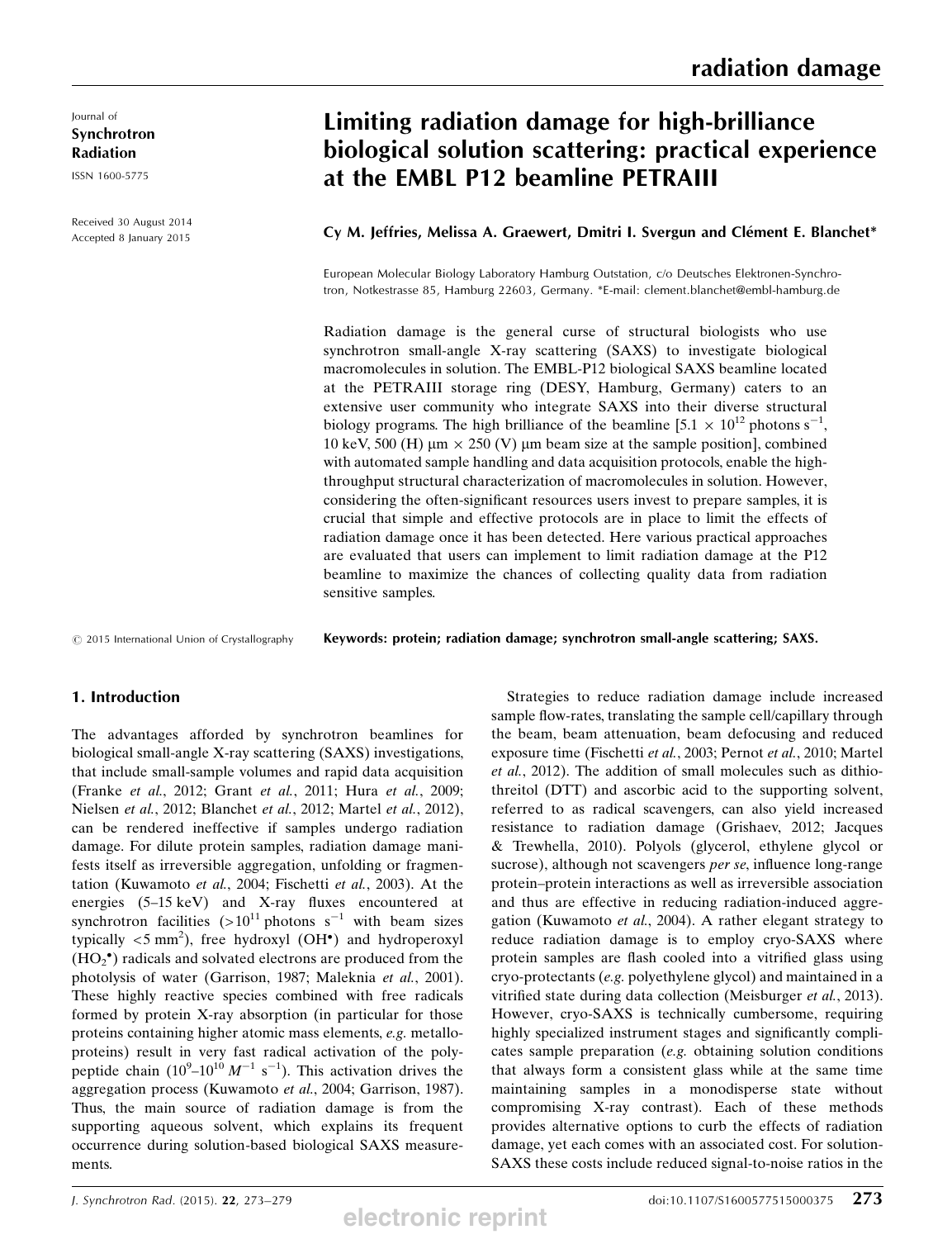data caused by beam attenuation, defocusing, or reduced contrast and potentially deleterious alterations to the sample as a result of chemical changes to the solvent  $(e.g. DTT)$  and the reduction of disulfide bonds). For experienced SAXS practitioners and beamline scientists it can be well worth optimizing beamline and sample conditions to reduce radiation damage to as low as reasonably achievable. However, conditions are likely to change on a case-by-case basis depending on the sample, which complicates high-throughput operations at facilities with extensive user programs.

In the first full year of operation (beam-year 2013) over 180 projects were performed at the EMBL P12 BioSAXS beamline by nearly 140 groups with a total of more than 400 uservisits. The beamline has been purposely designed to cater for a diverse user community spanning novices to experts. Automated sample handling, data acquisition, processing and analysis tools enable the measurement of anywhere between 3 and 2000 samples during an experimental time slot. The two most popular instrument configurations for user operations are 'batch mode' analysis that utilizes automated sample delivery with continuous sample flow through a quartz capillary, held under vacuum, to the beamline  $(20 \times 50 \text{ ms } \text{ expo-}$ sures for 1 s) and in-line size-exclusion chromatography SAXS, or SEC-SAXS, that performs mobile phase component separation immediately prior to the X-ray cell (1 s continuous exposures for up to 3600 frames). It is necessary to balance the detection of radiation damage with the allocated user time and deploy practical and time-efficient ways to limit this damage during the course of an experiment. The data-processing software pipeline implemented at P12 (Franke et al., 2012) has in-built statistical checks that in near real-time (1–2 s after data acquisition, in batch mode) compares data frames to identify, flag and remove data affected by radiation damage prior to further automated processing. The aim of this short communication is to evaluate what practical solutions users can implement within their allocated time at P12 to reduce radiation damage in sensitive samples. These strategies are heavily influenced, and inspired, by the work of Kuwamoto, Akiyama and Fujisawa (Kuwamoto et al., 2004) who offer a detailed study of the effects of radiation damage to proteins in solution.

## 2. Materials and methods

### 2.1. Sample preparation

Glucose isomerase, GI (xylose isomerase), was purchased as a crystalline suspension from Hampton Research while bovine serum albumin (BSA), horse heart cytochrome-C and bovine pancreatic ribonuclease A (RNAse) in their powdered forms were purchased from Sigma. Chicken egg-white lysozyme, also in powdered form, was sourced from USB Corporation. These proteins are all well characterized SAXS standards (Mathew et al., 2004; Mylonas & Svergun, 2007). The proteins were dissolved and dialysed overnight at 277 K against the following buffers: GI, 200 mM NaCl, 1 mM MgCl<sub>2</sub>, 10 mM MES, pH 7.0; BSA, 50 mM HEPES, pH 7.5; cyto-

chrome-C and RNAse, phosphate buffered saline, pH 7.0; and lysozyme, 150 mM NaCl, 40 mM sodium acetate, pH 3.8. The final sample concentrations were determined using the appropriate extinction coefficients at 280 nm, expressed as  $E_{0.1\%}$  (mg ml<sup>-1</sup>), calculated from the primary amino acid sequence (ProtParam; Gasteiger et al., 2005) except for cytochrome-C where the concentration was estimated based on the dry weight used to make up the sample. The  $Abs_{280nm}$  $E_{0.1\%}$  of each sample were: GI, 1.074 mg ml<sup>-1</sup>; BSA,  $0.614$  mg ml<sup>-1</sup>; RNAse,  $0.653$  mg ml<sup>-1</sup>; lysozyme, 2.653 mg m $l^{-1}$ . The final concentrations used are reported in the results. Three solution additives were tested for their effects on limiting radiation damage during X-ray exposure: dithiothreitol (DTT), ascorbic acid and glycerol. These additives were made up as fresh  $10\times$  concentrated stock solutions in the respective post-dialysis buffers (DTT, 10 mM; ascorbate, 10 mM; glycerol, 50%  $v/v$ ) and pH adjusted accordingly to prevent pH shock when diluted into the protein samples. The final concentrations of each additive used for the radiation damage experiments were 1 mM DTT, 1 mM ascorbate and 5% v/v glycerol.

### 2.2. SAXS data collection

The SAXS intensity data [ $I(q)$  versus q, where  $q = 4\pi \sin \theta / \lambda$ ,  $2\theta$  is the scattering angle] were acquired at a photon flux of  $5.1 \times 10^{12}$  photons s<sup>-1</sup> at 10 keV ( $\lambda = 0.124$  nm) using a threepair slit collimated incident beam with a maximum dimension of 500 (H)  $\mu$ m  $\times$  250 (V)  $\mu$ m at the sample position [200 (H)  $\mu$ m  $\times$  110 (V)  $\mu$ m, FWHM]. Samples were housed in a 1.8 mm quartz capillary (1.7 mm internal diameter) held at 283 K under vacuum. [In agreement with Kuwamoto et al. (2004), higher sample temperatures (283–313 K) produced only minor effects with respect to the initial rates of X-ray induced radiation damage (*i.e.* aggregation); data not shown]. Data were collected using a DECTRIS PILATUS 2M photoncounting detector with a 30 Hz frame rate and 2.2 ms readout time. A non-standard batch mode sample delivery and collection scheme was employed. Continuous-flow automated sample delivery was disabled and replaced with manual loading  $(10 \mu l)$  with static sample data collection. Data from lysozyme were collected with or without different levels of beam attenuation using different exposure times ranging from 50 ms to 1.41 s, over 20–100 successive data frames. Beam attenuation to 7.3  $\times$  10<sup>11</sup> photons s<sup>-1</sup> (medium attenuation) or  $1.8 \times 10^{11}$  photons s<sup>-1</sup> (high attenuation) was achieved by moving  $300 \mu m$ - or  $480 \mu m$ -thick aluminium foils into the incident beam path. Solution additive experiments (DTT, ascorbate and glycerol) were performed on GI, BSA, cytochrome-C, RNAse and lysozyme using the full unattenuated beam. Details of the exact exposure times and attenuation factors are reported in the results.

#### 2.3. SAXS data analysis

Qualitative measures of the effects of radiation damage to each protein sample were evaluated using a Guinier approximation based on  $I(q) = I(0) \exp(-R_g^2 q^2/3)$ , where  $R_g$  is the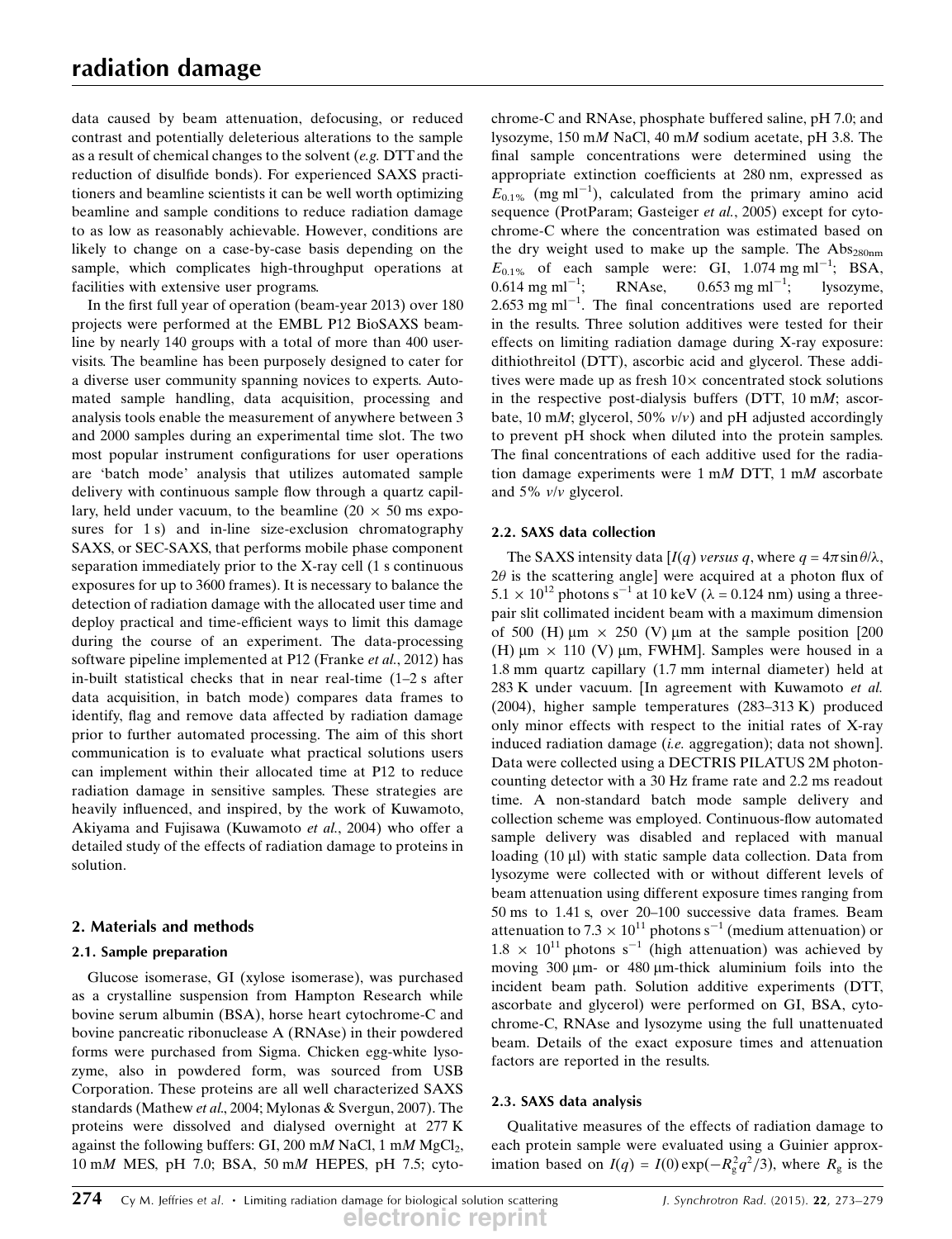radius of gyration and  $I(0)$  the total forward scattering recorded at zero angle (Guinier, 1939). In typical instances (e.g. for a globular protein in solution) the linear extrapolation of ln[I(q)] versus  $q^2$  at low angle calculated at  $qR_g < 1.3$  should provide both the magnitude of  $I(0)$  at the  $q = 0$  intercept and a linear slope that relates to the  $R_{g}$  of the particle. Each of the proteins investigated in this study adhere to the Guinier approximation as monodisperse samples and the  $R_{g}$  value for each protein is known in the undamaged state (Mylonas & Svergun, 2007; Graceffa et al., 2013; Mathew et al., 2004). Consequently, the  $R_g$  values from undamaged samples can be used as a frame of reference in which to monitor the effects of radiation exposure even though the linear relationship in the Guinier plot breaks down as a result of accumulating aggregates. The sensitivity of  $R_{\rm g}$  to the shape and size of particles in solution (a 0.1 nm increase in  $R_{\rm g}$  of a globular protein represents significant mass redistribution) makes  $R<sub>g</sub>$  a simple and convenient probe to quantify damage. Therefore, a forced linear regression of ln[I(q)] versus  $q^2$  across a fixed  $qR_g$  range corresponding to  $0.8 < qR_g^{\text{u}} < 1.3$  was used as an empirical measure of radiation damage, where  $R_g^u$  is the radius of gyration of the undamaged proteins. The slopes of the linear fits to the data were used to calculate pseudo- $R_g$  values  $(R_g^{ps})$ for the damaged samples. It must be emphasized that the pseudo- $R_g$  values using this approach do not correspond to the actual  $R_{\rm g}$  of the aggregated samples, but are only used to characterize the accumulation of aggregates, specifically in terms of 'initial rates of damage' that we define as  $\Delta R_g^{\text{ps}} s^{-1}$ which were calculated from the first five frames of each dataset and normalized to unit time. The similarity between data frames was assessed using the reduced  $\chi^2$  test implemented in the DATCMP tool of the *ATSAS* package (Petoukhov et al., 2007, 2012). The significance level is set at  $0.01$ , *i.e.* when comparing frames,  $p > 0.01$  indicates similarity.

#### 2.4. Calculation of critical dose

The critical dose, D, in Gy, or the energy per kg  $(J kg^{-1})$ required to change  $R_g^{ps}$  by a maximum of 0.1 nm relative to the initial data frame, was calculated using a relationship derived from Meisburger et al. (2013) taking into account the finite path length of the sample:

$$
D = 1000 \frac{Et f}{\rho_{\rm m} A L} \left[ 1 - \frac{1}{\exp(\mu \rho_{\rm m} L/\rho)} \right],\tag{1}
$$

where E is the energy per photon (in J photon<sup>-1</sup>). The value t, the critical dose time (in s), was derived either directly from plots of  $R_g^{ps}$  versus time (see Fig. S1 of the supporting infor- $\text{mation}^1$ ) or from extrapolated times calculated from the initial rate estimates ( $\Delta R_g^{ps}$  s<sup>-1</sup>). Here, f represents the beam flux (photons  $s^{-1}$ ) experienced by the sample, taking into account the transmission of the first 50  $\mu$ m quartz wall of the capillary (assuming the mass density of quartz to be 2.648 g  $cm^{-3}$ ). The quartz transmission was calculated using the Center for X-ray Optics server (http://henke.lbl.gov/optical\_constants/ filter2.html; Henke *et al.*, 1993). The mass density of the sample,  $\rho_{\rm m}$  (g cm $^{-3}$ ), was calculated using  $MULCh$  (Whitten  $et$ al., 2008), while A (cm<sup>2</sup>) is the total beam area and L (cm) the thickness of the sample (corresponding to the internal capillary diameter of 0.17 cm). The average mass attenuation coefficient,  $\mu/\rho$  (cm<sup>2</sup> g<sup>-1</sup>), of each sample, without coherent scattering, was calculated from the total atomic composition using the XCOM Photon Cross Sections Database (http:// www.nist.gov/pml/data/xcom/index.cfm; Berger et al., 2010). The atomic formulae of each protein were calculated using ProtParam (Gasteiger et al., 2005). The factor 1000 converts  $J g^{-1}$  into  $J kg^{-1}$  to obtain Gy. Note that the above relationship calculates the dose delivered to the sample averaged across the maximum beam size  $(0.00125 \text{ cm}^2)$ , *i.e.* it assumes an average homogeneous illumination through the total beam area, as opposed to calculating the dose at the peak of the beam intensity  $(0.00022 \text{ cm}^2 \text{ FWHM})$ . For further information, including the values of  $\mu/\rho$ , refer to Tables S1–S4 of the supporting information.

#### 3. Results and discussion

#### 3.1. Flow-enabled versus static sample data collection

Fig. 1(a) displays SAXS data measured from a lysozyme sample (4 mg ml<sup>-1</sup>;  $5 \times 50$  ms frames) using the default user collection scheme of the P12 beamline, i.e. with sample flow enabled  $(30 \mu l \text{ s}^{-1})$  under full-beam intensity  $(5.1 \times$  $10^{12}$  photons s<sup>-1</sup>, 10 keV). Data are plotted on a log-log scale to emphasize the low-s regions of the scattering data where any effect caused by damage becomes manifest in the scattering intensities. In this instance, the five data frame overlay and the scattering profiles appear 'flat' at low- $q$ , suggesting that radiation damage is negligible. When comparing data frames, subtle radiation damage can be identified at very low angles after 250 ms exposure (frame 1 versus frame 5,  $p =$ 0.006). Consequently, even with sample flow enabled, radiation damage to samples can still occur. However, the initial rate of change in  $R_g^{ps}$  of lysozyme  $(\Delta R_g^{ps} s^{-1})$  as shown in Fig. 1(c) ( $\sim$  0–0.1 nm s<sup>-1</sup>) supports the case that sample flow significantly reduces damage in contrast to using a static sample data collection strategy (Fig. 1b). When the sample flow is stopped, systematic increases in the scattering intensity at low angle are observed with increasing time in the successive data frames. The initial  $\Delta R_g^{\text{ps}}$  s<sup>-1</sup> increases to 5.5 nm s<sup>-1</sup> [Fig.  $1(c)$ , black diamonds] and after 50 ms exposure the sample is damaged. For the results reported in the remainder of this study, data were collected with disabled flow, i.e. using a non-standard data collection protocol. This choice was deliberate: first, it facilitated controlled radiation delivery to the same volume of sample for subsequent comparative analyses and, second, it generated more extreme radiation environments than that which user samples typically experience.

#### 3.2. Beam attenuation

Beam attenuation at the P12 beamline is straightforward and is performed by a single button click on a GUI that allows

<sup>1</sup> Supporting information for this paper is available from the IUCr electronic archives (Reference: XH5041).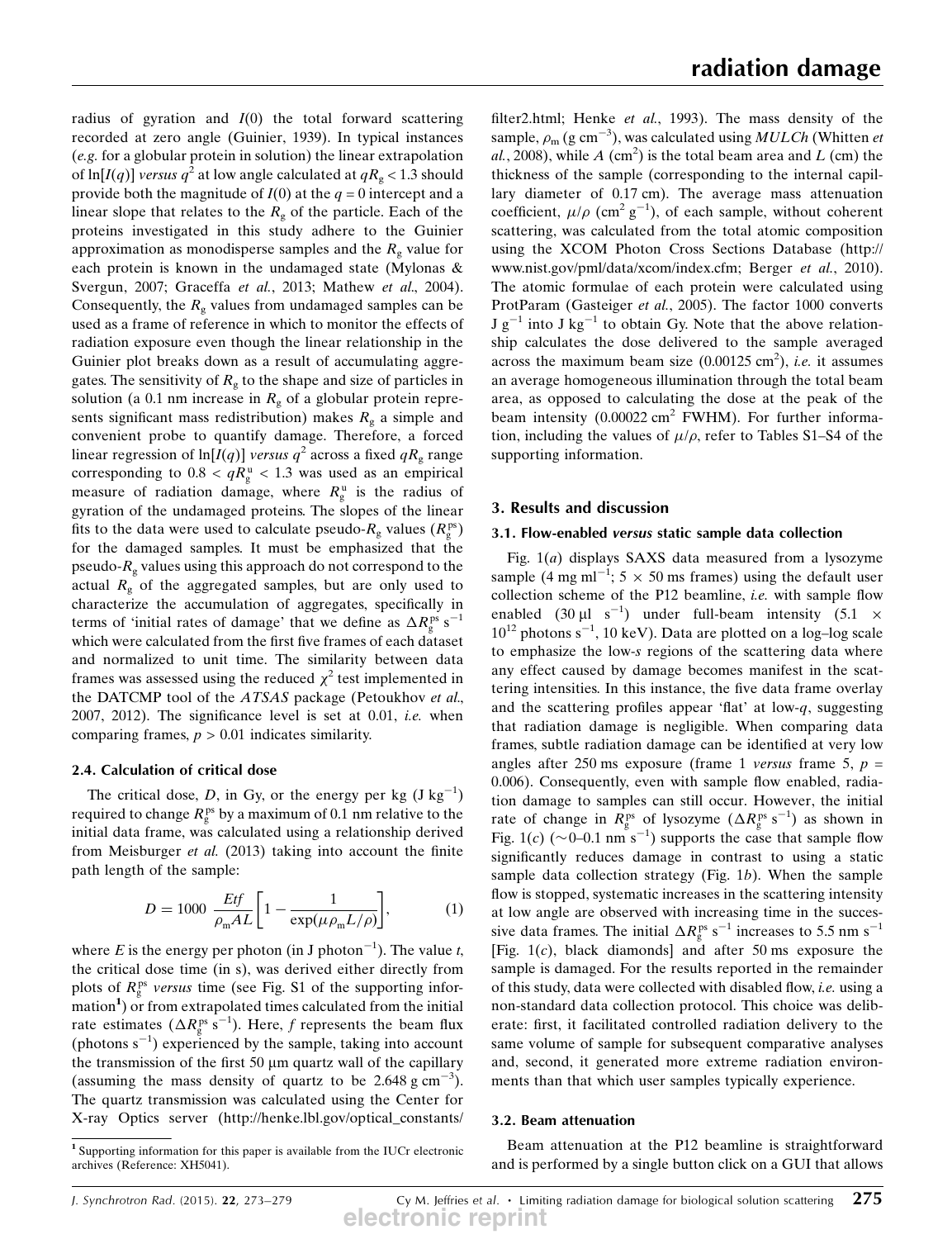

Figure 1

The effects of sample flow on radiation damage to lysozyme samples. (a) Five lysozyme SAXS data frames collected using the default P12 beamline user collection strategy where sample flow is enabled at full beam intensity  $(5.1 \times 10^{12} \text{ photons s}^{-1}, 10 \text{ keV})$ . (b) SAXS data recorded for lysozyme with the sample flow stopped.  $(c)$  The relationship between the pseudo- $R_{\rm g}$  parameter  $(R_{\rm g}^{\rm ps})$  used to qualify initial rates of radiation damage versus exposure time, comparing lysozyme samples collected under 'no-flow' (black diamonds) or sample-flow conditions (open circles).

aluminium foils of different thicknesses  $(300 \text{ and } 480 \text{ µm})$  to be moved into the incident beam. Figs.  $2(a)-2(c)$  show the effects of beam attenuation on SAXS data collected from lysozyme at 4.4 mg ml<sup>-1</sup> for 5  $\times$  50 ms exposures. At full photon flux  $(5.1 \times 10^{12} \text{ photons s}^{-1})$  damage to the sample is apparent (frame 1 versus frame 2,  $p = 0$ ), and a systematic reduction in damage occurs as the flux is decreased to 7.3  $\times$  $10^{11}$  photons s<sup>-1</sup> (frame 1 *versus* frame 5,  $p = 0.4$ ) and 1.8  $\times$  $10^{11}$  photons s<sup>-1</sup> (frame 1 *versus* frame 5,  $p = 0.09$ ), respectively, as shown in Fig.  $2(d)$ . The critical absorbed dose in kGy  $(\text{J kg}^{-1})$  of lysozyme, or the point at which  $\Delta R_{\text{g}}^{\text{ps}}$  changes by 0.1 nm relative to the initial data frame, lies in the range 0.28– 0.35 kGy for the attenuation series. These values are of a similar magnitude of 0.4 kGy reported by Kuwamoto et al. (2004) for lysozyme using an identical buffer at similar protein concentrations, where both approaches estimate the critical dose by monitoring the radius of gyration and formation of

aggregates. The time taken for the aggregates to form are 0.018, 0.135 and 0.45 s for no, medium and high attenuation, respectively. These times are shorter than Kuwamoto's at  $\sim$  2.1 s, reflecting differences in energy (13.8 keV), flux (2.2  $\times$  $10^{11}$  photons s<sup>-1</sup>) and, importantly, the larger beam area [800 (H)  $\mu$ m  $\times$  600 (V)  $\mu$ m] used for the experiment. Consequently, the critical dose values reported here (see Table S4) need to be interpreted with caution: at a practical level, it is





The effects of beam attenuation. SAXS data  $(5 \times 50 \text{ ms} \text{ exposures})$ recorded from static 4.4 mg ml<sup>-1</sup> lysozyme samples collected at: (a) 5.1  $\times$  $10^{12}$  photons s<sup>-1</sup>, (b)  $7.3 \times 10^{11}$  photons s<sup>-1</sup>, (c)  $1.8 \times 10^{11}$  photons s<sup>-1</sup>. The critical dose, in kGy, for the lysozyme samples at each level of attenuation is reported on each plot.  $(d)$  The initial rates of damage (black diamonds) are compared with the initial rate of damage at full beam flux with sample flow enabled (white circle). Initial rates were estimated from static samples exposed to approximately the same dose per frame by adjusting the exposure time at each level of attenuation (50 ms, 0.32 s and 1.41 s, for no, medium and high attenuation, respectively).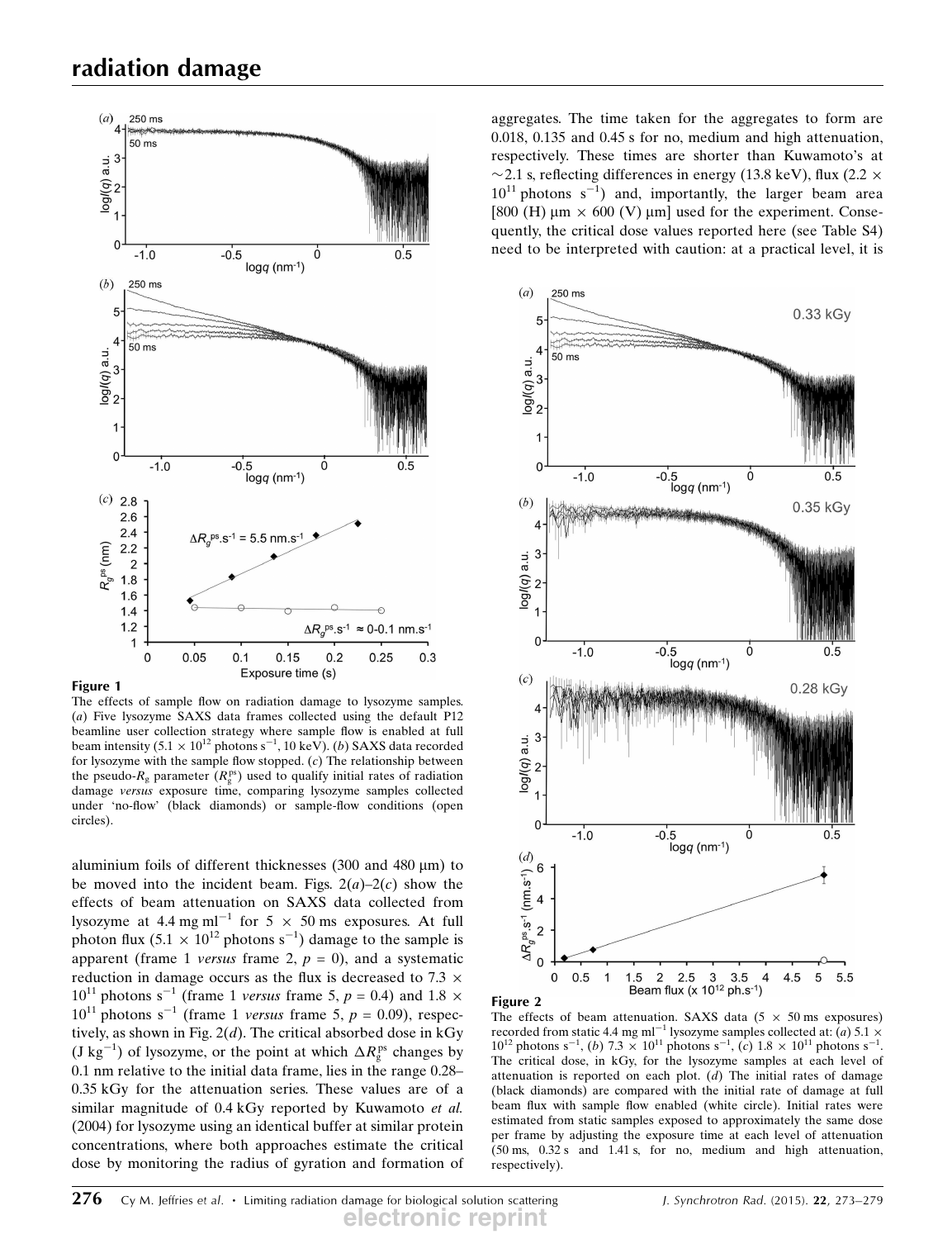not the absolute value of the dose that is important but rather the number of SAXS data frames that can be collected from undamaged samples up to the critical dose time and what steps can be taken to increase this safe collection time either via beam attenuation or by modifying the solvent conditions (see below). Complicating matters, the critical dose is likely to change with solvent conditions (salt, pH, etc), which may (or may not) cause a shift in protein equilibrium towards states prone to either chemical or radiation-induced aggregation.

The main advantage afforded by beam attenuation is that there is no need to alter the sample conditions to reduce the effects of radiation damage. However, the benefits of attenuation must be assessed in terms of compromised scattering signal intensities and an overall reduction in the quality of the data. From Fig.  $2(c)$  it can be seen that, as the beam is attenuated, the noise in the scattering signal increases. Therefore, the choice to attenuate the incident beam must be evaluated in terms of data quality versus sample quantity and by the type of SAXS experiment. For standard batch mode analysis it may be necessary to collect data from several aliquots of a highly sensitive sample with both beam attenuation and sample flow enabled in order to acquire sufficient frames to produce an averaged SAXS profile with reasonable counting statistics.

For continuous-flow SEC-SAXS experiments, attenuation may act to prevent the slow build-up of aggregates on the SAXS capillary as each component flows through the X-ray beam. Unlike batch-mode SAXS where the sample cell is cleaned between successive runs, there are no opportunities to wash the SAXS capillary while the different sample components elute from the separation column, and capillary fouling is often observed. Attenuation can thus reduce this build up of aggregates. On the other hand, the increased number of data frames (25–100 1 s frames measured for each component eluting from a SEC column) and their subsequent averaging can compensate for the decreased scattering intensities caused by the reduction in flux.

#### 3.3. Solution additives

The effect of altering protein concentration of several different protein samples (BSA, GI, cytochrome C, lysozyme and RNAse) with respect to their initial rates of aggregation are shown in Fig. S2 of the supporting information. The addition of DTT, ascorbic acid and glycerol were assessed on their ability to reduce radiation damage (Kuwamoto et al., 2004; Skou et al., 2014; Grishaev, 2012; Jacques & Trewhella, 2010) in these samples using a full X-ray beam and no sample flow. Example scattering profiles obtained from RNAse at  $10 \text{ mg ml}^{-1}$  without and with additives present are shown in Fig. 3. All three additives reduce the production of aggregates, with 5% *v*/*v* glycerol being particularly effective in inhibiting radiation damage ( $\Delta R_g^{\text{ps}} s^{-1} \simeq 0.2 \text{ nm s}^{-1}$ ). The RNAse data displayed in Fig. 3(d) (5  $\times$  30 ms frames) are equivalent (p > 0.35) and radiation damage in the sample was first detected after 300 ms total exposure. A comparison between the radiation sensitivity of GI, BSA, cytochrome-C, lysozyme and



Figure 3

The effect of solution additives on limiting radiation damage: RNAse case study. (a) RNAse SAXS data (7  $\times$  30 ms exposures; 10 mg ml<sup>-1</sup>) collected at full flux with no sample flow show severe radiation damage after 30 ms exposure. The addition of 1 mM DTT  $(b)$ , 1 mM ascorbate  $(c)$ and 5%  $v/v$  glycerol (d) significantly reduce radiation damage to the sample. In the case of glycerol, damage is not detected until after 300 ms exposure to the full beam. The critical dose (kGy) for RNAse under each condition is reported on each plot.

RNAse demonstrate that the initial rate of damage varies considerably, depending on the protein sample (Fig. 4a). In general, 1 mM DTT, 1 mM ascorbic acid and 5%  $v/v$  glycerol all contribute to reducing the initial rates of radiation damage in the different protein samples, although their effects are more apparent in those samples with initially high radiation sensitivity (e.g. lysozyme and RNAse).

The advantage of doping a sample with solution additives is that it is relatively straightforward for users to add these components to samples 'at the beamline'. However, for batchmode sample delivery, care has to be taken when adding accurate and equal measures of additive to both the sample and to the corresponding solvent blank to ensure that a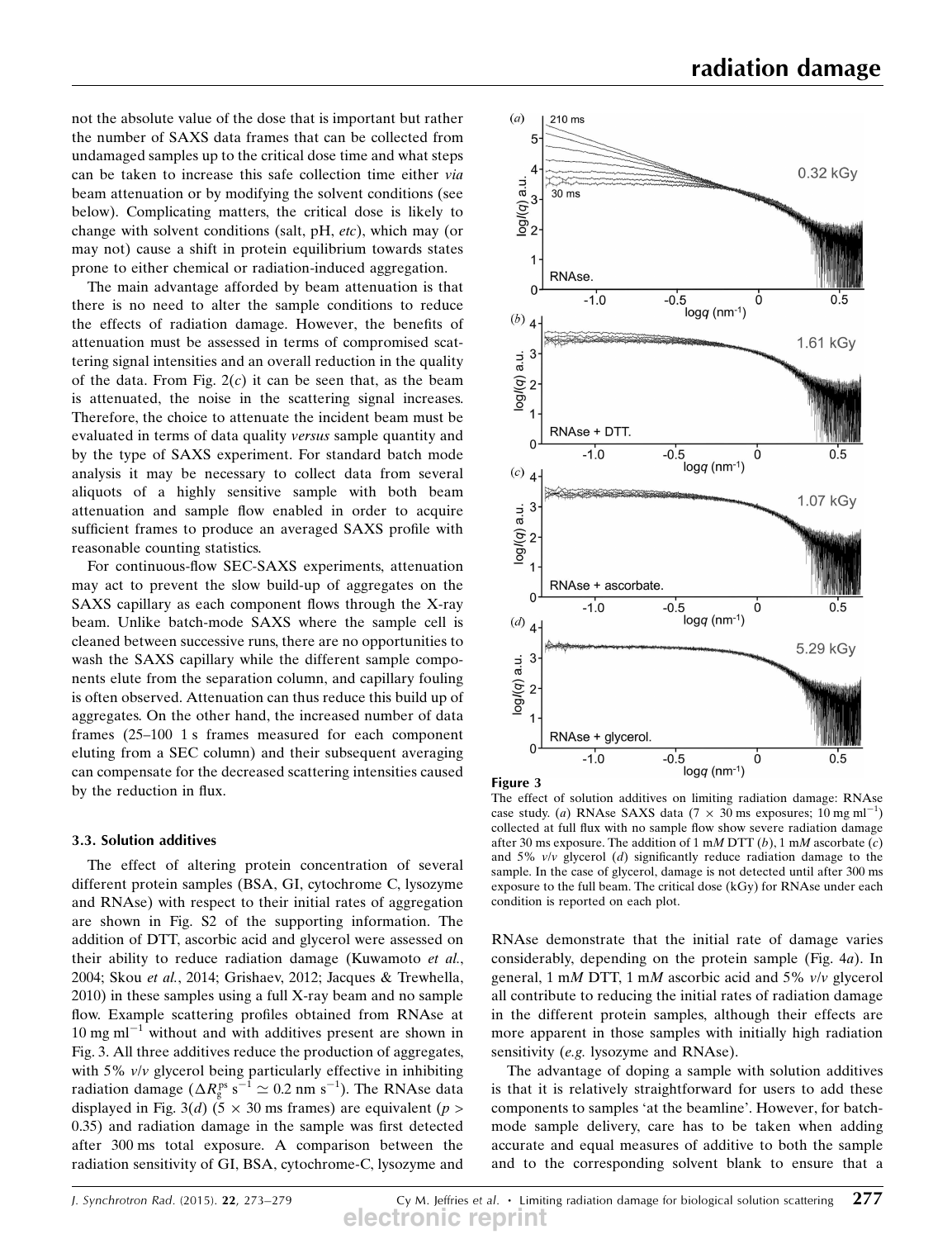

#### Figure 4

Radiation susceptibilities of different proteins and the effect of solution additives. (a) Histogram comparing the initial rates of radiation damage calculated across  $5 \times 30$  ms exposure frames for GI (10 mg ml<sup>-1</sup>), BSA  $(11 \text{ mg ml}^{-1})$ , cytochrome-C  $(Cyto, 10 \text{ mg ml}^{-1})$ , lysozyme  $(Lyso,$  $8.8 \text{ mg ml}^{-1}$ ) and RNAse  $(10 \text{ mg ml}^{-1})$  with and without solution additives present (Asc, ascorbate, 1 mM; DTT, dithiothreitol, 1 mM; glycerol, 5% v/v; GI/glycerol and Cyto/glycerol measurements are not included). Estimates of the critical dose (kGy) are reported (for further details refer to Table S4 of the supporting information). (b) The effect of 5% v/v glycerol on the solvent-corrected SAXS scattering intensities of BSA in solution as a consequence of reducing X-ray contrast.

solvent mis-match does not occur (Jacques & Trewhella, 2010). If time is limited, well calibrated pipettes or a microbalance can be used to add an equal volume or mass of concentrated additive stock solutions, although extreme care has to be applied when handling viscous glycerol solutions. If a user has additional time and is not sample-limited, dialysis is preferable. For SEC-SAXS, the pressure limit on the column for the experiment has to be considered when using glycerol in the mobile phase. The sepharose-based analytical columns employed at P12 for SEC-SAXS experiments can withstand 5%  $v/v$  glycerol without damaging the column matrix.

The major disadvantage of the solution additive approach is that the chemical environment of the sample will change which increases the risk of altering the chemical or physical properties of a protein. For example, the addition of DTT to a protein that is otherwise maintained in an oxidized state might reduce disulfide bonds resulting in undesirable changes in structure. DTT also undergoes oxidation that changes its ultraviolet (280 nm) absorption properties that may affect protein concentration estimates (Grishaev, 2012; Jacques & Trewhella, 2010). Glycerol, on the other hand, alters the contrast of a sample. The difference in scattering length or electron density between the protein and solvent is reduced on glycerol addition that diminishes the scattering intensities in

the final scattering profiles. As an example, in Fig.  $4(b)$  the final scattering profiles for BSA at 11 mg  $ml^{-1}$  with or without 5%  $v/v$  glycerol in solution illustrate the  $\sim$ 20% reduction in  $I(q)$  across all of q as a consequence of glycerol addition. Therefore, although the addition of glycerol (or other types of polyol, e.g. sucrose) might be effective in counteracting radiation damage (Kuwamoto et al., 2004), these electrondense materials can compromise signal intensities if added to samples in excess, or could influence protein–solvent/protein– proteins interactions (Vagenende et al., 2009) potentially altering oligomeric states. Based on the data presented here, the choice of up to 5%  $v/v$  glycerol appears to be a balanced compromise between maintaining reasonable contrast and significantly reducing the effects of radiation damage. It must also be noted that additive concentration screening may be required depending on the sensitivity of samples, necessitating increased sample volumes. Alternative small molecules to limit radiation damage suggested by Grishaev (2012) include tris(2-carboxyethyl)phosphine (TCEP; a more stable reducing agent), ethylene glycol and the use of tris or HEPES buffers.

#### 4. Conclusions

Here simple practical strategies for limiting radiation damage that users of the BioSAXS P12 beamline can easily implement during the course of their allocated experiment have been described and compared. Flow measurements can be combined with a reduction in exposure time or beam attenuation to reduce the dose per unit volume of irradiated sample or the addition of small molecules to samples to help scavenge free radicals and/or stabilize protein constituents to



#### Figure 5

General SAXS data collection scheme for users of the EMBL P12 BioSAXS beamline, PETRAIII.